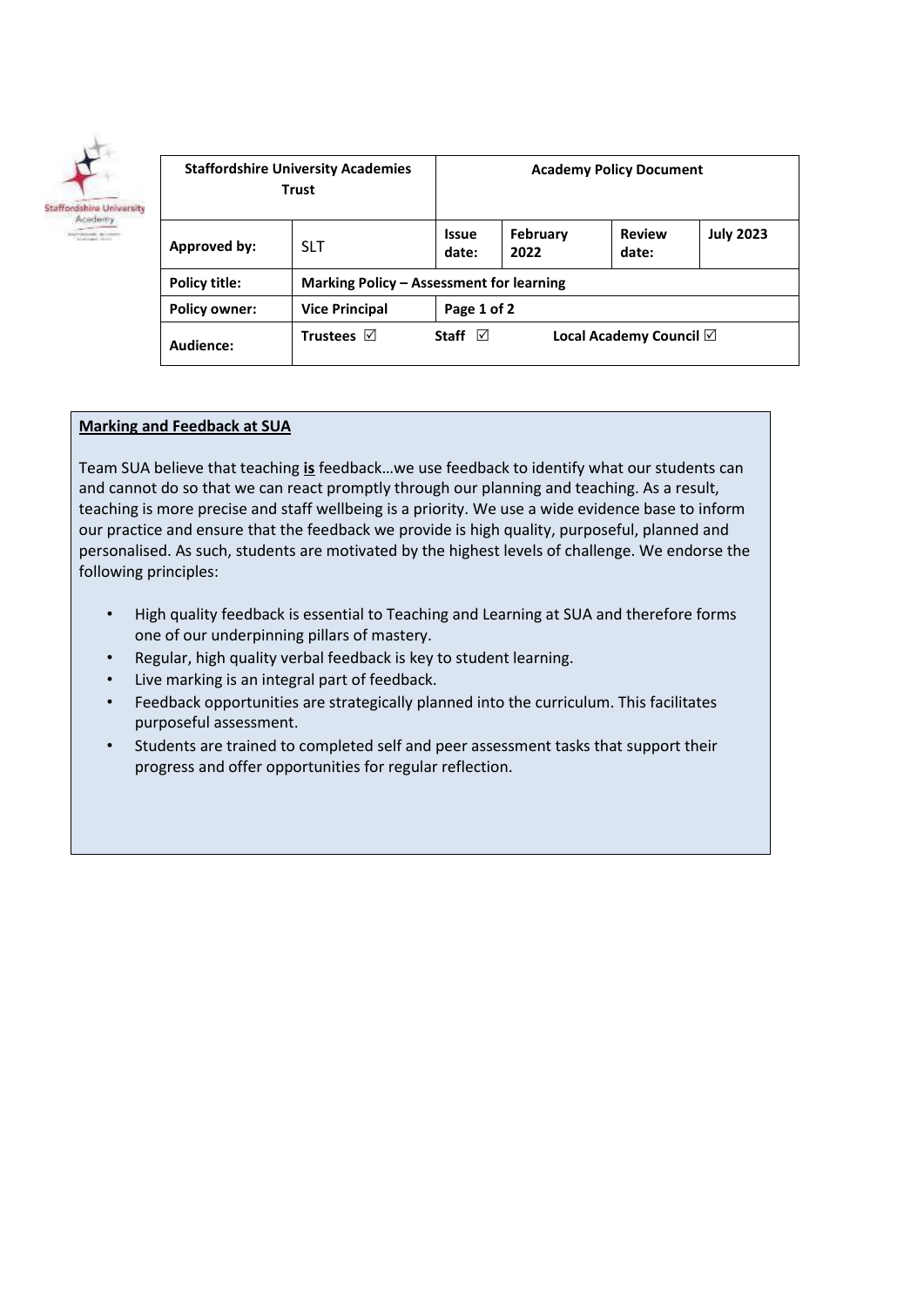## **Key underlying principles of our practice:**

#### **Whole-class feedback**

We use effective whole-class feedback sheets to deliver timely and precise feedback to our classes. These address common misconceptions amongst students as well as directing them towards the ways to improve their learning and develop their progress. Detailed teacher comments are found on the feedback sheets themselves; these are stuck into exercise books at the end of an assessment. Teachers write a personalised target code at the end of each student's assessment directing them to the appropriate next steps on the feedback sheet. Each curriculum team has opportunity to customise elements of the feedback sheet to allow for optimum quality in the feedback received by students studying their subject.

## **Regularity of marking**

The regularity of marking and use of feedback sheets is based on the number of curriculum hours each subject has.

## **Assessment Sheets**

The curriculum assessment documents are used at each summative assessment point. These are stuck into books prior to the assessment task in order to direct students' responses and the subsequent teacher feedback. They also detail the core skills and core knowledge which underpin the preceding sequence of learning; memory retrieval questions ensure that students make explicit links between their prior learning and their assessment task. Summative assessments are delivered at a point within a subject's curriculum which best suits planning and skills progression.

## **Live marking**

The use of *Live Marking* is regular; evidence of some form of teacher feedback is seen in every lesson. Live Marking is defined as any feedback which highlights how to improve, whilst also allowing the teacher to understand the next steps of their own planning. This could include the use of written feedback on students' books, verbal 1:1 feedback, whole-class discussion, peer and self-assessment, target setting and targeted questioning.

#### **Self and peer assessment**

These forms of assessment are seen throughout students' books and are completed in red pen. Reflective tasks are subject-specific to ensure they are meaningful, and will take place at different points throughout the lesson/ overall sequence of learning.

# **Additional Notes:**

All teachers are teachers of literacy. The following literacy codes are used in all subject areas within extended writing:

- Sp (spelling)
- P (punctuation)
- G (grammar)
- Cl (capital letters)
- // (paragraphs)

SPaG targets feature on the whole class feedback sheet and address common errors and/ or subject specific literacy errors. Literacy marking may be delivered via teacher feedback or as peer/self assessment.